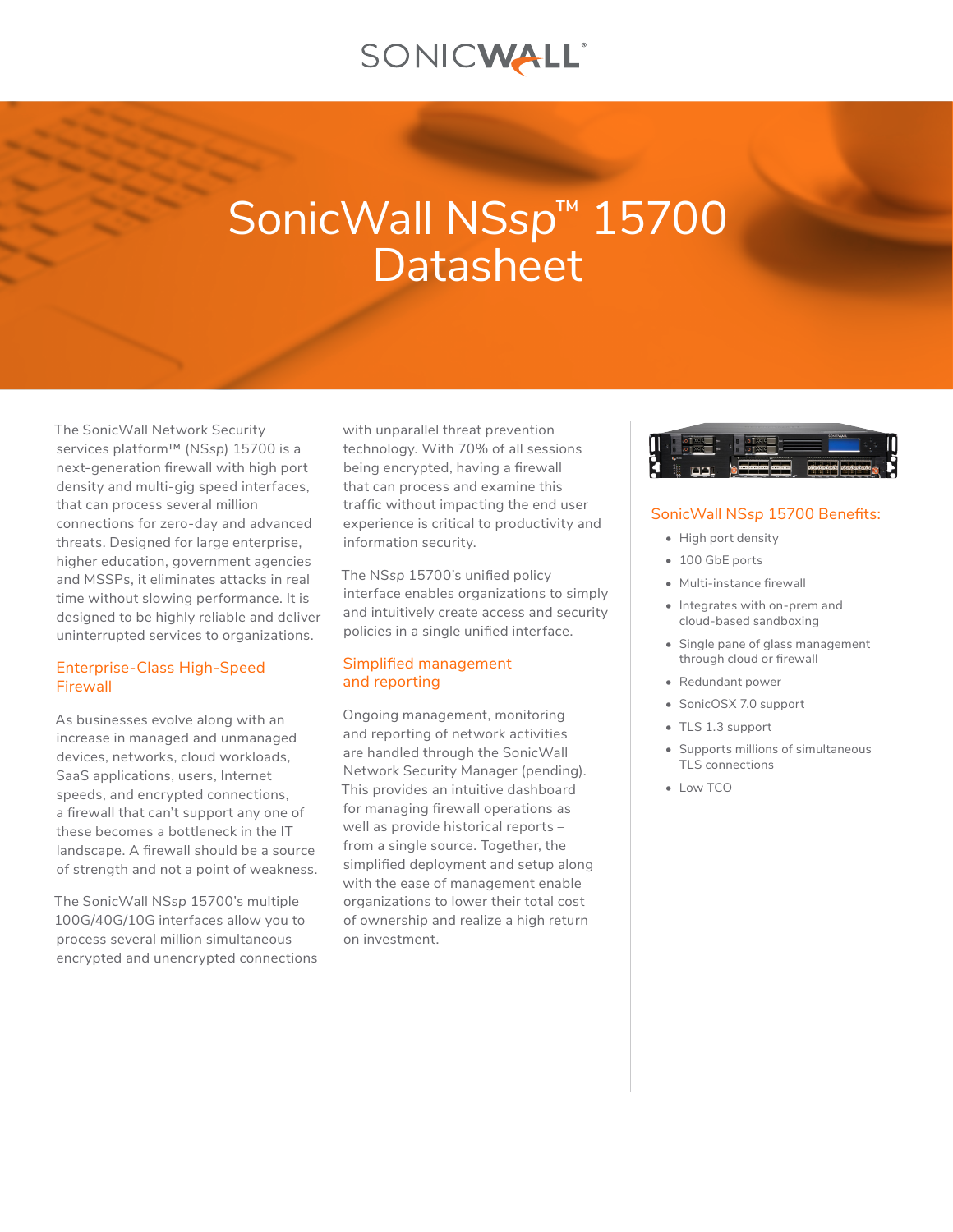## Deployment

Next-Generation Firewall (NGFW)

- Managed through a single pane of glass
- NS*sp* 15700 integrates with the rest of the SonicWall ecosystem of solutions
- Gain full visibility into your network to see what applications, devices, and users are doing to enforce policies as well as eliminate threats and bandwidth bottlenecks
- Integrate with Capture ATP with RTDMI for cloud-based sandboxing or Capture Security appliance for on-premise malware detection

#### Deep Packet Inspection of SSL/TLS (DPI-SSL) for hidden threats

- The NS*sp* 15700 provides inspection for over millions of simultaneous TLS/ SSL and SSH encrypted connections regardless of port or protocol
- Inclusion and exclusion rules allow customization based on specific organizational compliance and/or legal requirements
- Support for TLS cipher suites up to TLS 1.3

Segmentation and Networking

- Operate across several segmented networks, clouds, or service definitions, with unique templates, device groups, and policies across multiple devices and tenants
- MSSPs can also support multiple customers with a clean pipe along with unique policies

Mutli-Instance Firewall

- Multi-instance is the next generation of multi-tenancy
- Each tenant is isolated with dedicated compute resources to avoid resource starvation
- It features physical and logical ports/tenants
- It supports independent tenant policy and configuration management
- Leverage version independence and High Availability (HA) support for tenants

Wire Mode Functionality

- Bypass Mode for the quick and relatively non-interruptive introduction of firewall hardware into a network
- Inspect Mode to extend Bypass Mode without functionally altering the low-risk, zero latency packet path
- Secure Mode to actively interposing the firewall's multi-core processors into the packet processing path
- Tap Mode to ingest a mirrored packet stream via a single switch port on the firewall, eliminating the need for physically intermediated insertion

#### Advanced Threat Protection

- SonicWall Capture Advanced Threat Protection™ (ATP) is used by over 150,000 customers across the world through a variety of solutions and it helps to discover and stop over 1,200 new forms of malware each business day
- For compliance and performancesensitive customers, the NS*sp* 15700 integrates with Capture Security appliance (CS*a*), a local device based on the memory-based file analysis technology, Real-Time Deep Memory Inspection™ (RTDMI)

## Capture Cloud Platform

• SonicWall's Capture Cloud Platform delivers cloud-based threat prevention and network management plus reporting and analytics for organizations of any size

## Content Filtering Services

- Compare requested web sites against a massive database in the cloud containing millions of rated URLs, IP addresses and web sites
- Create and apply policies that allow or deny access to sites based on individual or group identity, or by time of day, for over 50 pre-defined categories

#### Intrusion Prevention System (IPS)

- Delivers a configurable, high performance Deep Packet Inspection engine for extended protection of key network services such as Web, e-mail, file transfer, Windows services and DNS
- Designed to protect against application vulnerabilities as well as worms, trojans, and peer-to-peer, spyware and backdoor exploits
- The extensible signature language provides proactive defense against newly discovered application and protocol vulnerabilities
- SonicWall IPS offloads the costly and time-consuming burden of maintaining and updating signatures for new attacks through SonicWall's industry-leading Distributed Enforcement Architecture (DEA)

## IoT and Application Control

- The NS*sp* 15700 catalogs thousands of applications through App Control and monitors their traffic for anomalous behavior through the on-board Application Firewall
- Segment managed from unmanaged devices with unique management and access profiles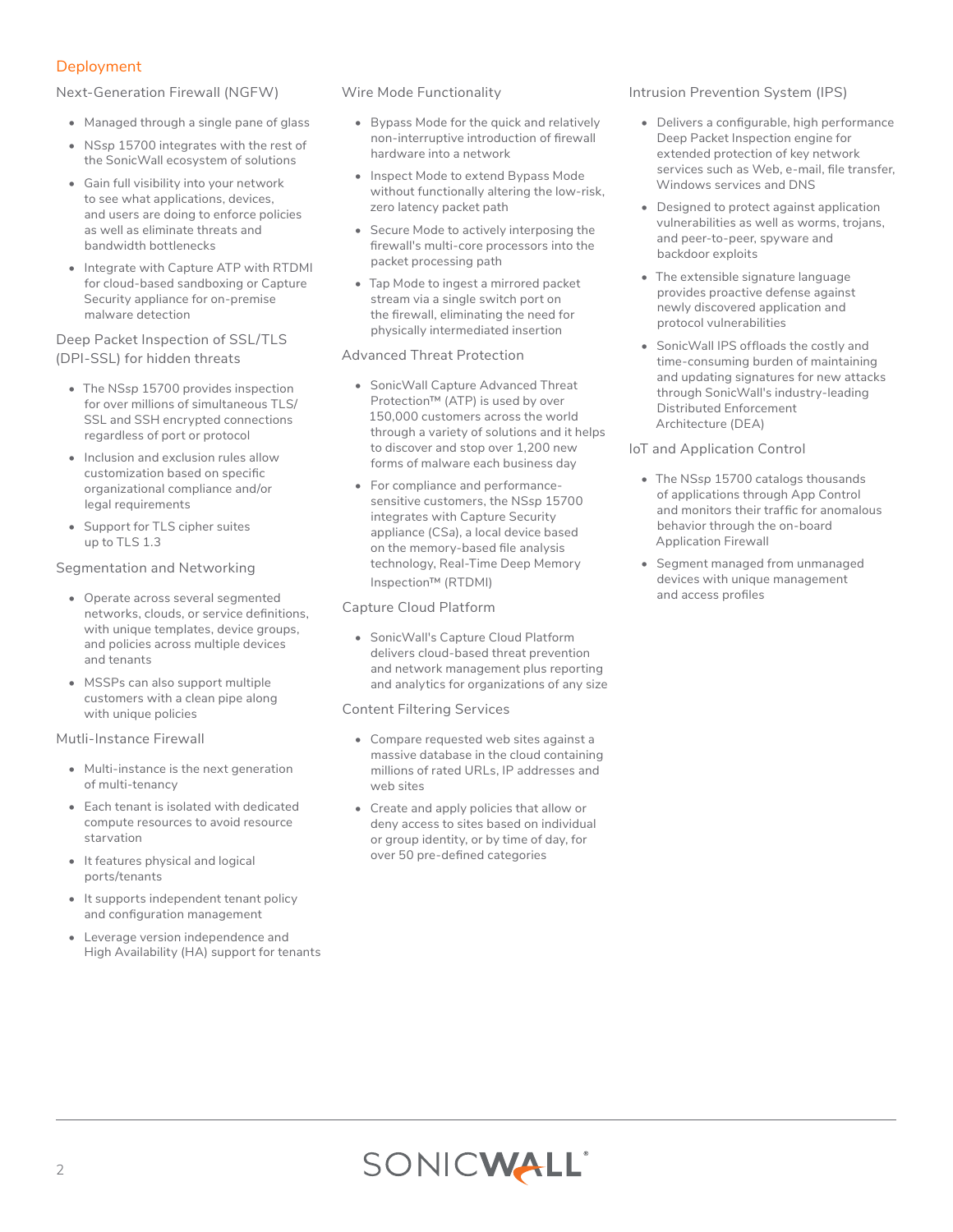## NS*sp* 15700





## SonicWall NS*sp* 15700 specifications

| <b>FIREWALL GENERAL</b>                                | <b>NSsp 15700</b>                                                                                                                            |
|--------------------------------------------------------|----------------------------------------------------------------------------------------------------------------------------------------------|
| <b>Operating System</b>                                | SonicOSX <sub>7</sub>                                                                                                                        |
| Interfaces                                             | 6 x 100-GbE QSFP28, 4 x 40-GbE QSFP+, 16 x 10 GbE SFP+                                                                                       |
| Built-in storage                                       | 2 x 480 GB SSD                                                                                                                               |
| Management                                             | CLI, SSH, Web UI, REST APIs                                                                                                                  |
| <b>SSO Users</b>                                       | 100,000                                                                                                                                      |
| Logging                                                | Analyzer, Local Log, Syslog, IPFIX, NetFlow                                                                                                  |
| FIREWALL/VPN PERFORMANCE                               | <b>NSsp 15700</b>                                                                                                                            |
| Firewall inspection throughput                         | 105 Gbps                                                                                                                                     |
| Threat Prevention throughput                           | 82 Gbps                                                                                                                                      |
| Application inspection throughput                      | 86 Gbps                                                                                                                                      |
| IPS throughput                                         | 76.5 Gbps                                                                                                                                    |
| IMIX throughput                                        | 28.5 Gbps                                                                                                                                    |
| TLS/SSL inspection and decryption throughput (DPI SSL) | 21 Gbps                                                                                                                                      |
| VPN throughput                                         | 32 Gbps                                                                                                                                      |
| Connections per second                                 | 800k                                                                                                                                         |
| Maximum connections (SPI)                              | 80M                                                                                                                                          |
| Maximum connections (DPI)                              | 50M                                                                                                                                          |
| Maximum connections (DPI SSL)                          | ЗМ                                                                                                                                           |
| <b>VPN</b>                                             | <b>NSsp 15700</b>                                                                                                                            |
| Site-to-site VPN tunnels                               | 25,000                                                                                                                                       |
| IPSec VPN clients (maximum)                            | 2,000 (10,000)                                                                                                                               |
| SSL VPN NetExtender clients (maximum)                  | 2(3,000)                                                                                                                                     |
| Encryption/authentication                              | DES, 3DES, AES (128, 192, 256-bit)/MD5, SHA-1, Suite B Cryptography                                                                          |
| Key exchange                                           | Diffie Hellman Groups 1, 2, 5, 14v                                                                                                           |
| Route-based VPN                                        | RIP, OSPF, BGP                                                                                                                               |
| <b>VPN</b> features                                    | Dead Peer Detection, DHCP Over VPN, IPSec NAT Traversal,<br>Redundant VPN Gateway, Route-based VPN                                           |
| Global VPN client platforms supported                  | Microsoft® Windows Vista 32/64-bit, Windows 7 32/64-bit, Windows 8.0 32/64-bit,<br>Windows 8.1 32/64-bit, Windows 10                         |
| NetExtender                                            | Microsoft Windows Vista 32/64-bit, Windows 7, Windows 8.0 32/64-bit,<br>Windows 8.1 32/64-bit, Mac OS X 10.4+, Linux FC3+/Ubuntu 7+/OpenSUSE |
| Mobile Connect                                         | Apple® iOS, Mac OS X, Google® Android™, Kindle Fire,<br>Chrome, Windows 8.1 (Embedded)                                                       |
| <b>NETWORKING</b>                                      | <b>NSsp 15700</b>                                                                                                                            |
| Multi-Instance Firewall                                | Max Tenants per Hardware: 12                                                                                                                 |
| IP address assignment                                  | Static (DHCP, PPPoE, L2TP and PPTP client), Internal DHCP server, DHCP Relay                                                                 |
| NAT modes                                              | 1:1, many:1, 1:many, flexible NAT (overlapping IP), PAT, transparent mode                                                                    |
| <b>VLAN</b> interfaces                                 | 512                                                                                                                                          |
| Wire Mode                                              | Yes                                                                                                                                          |
| Routing protocols                                      | BGP, OSPF, RIPv1/v2, static routes, policy-based routing                                                                                     |
|                                                        |                                                                                                                                              |

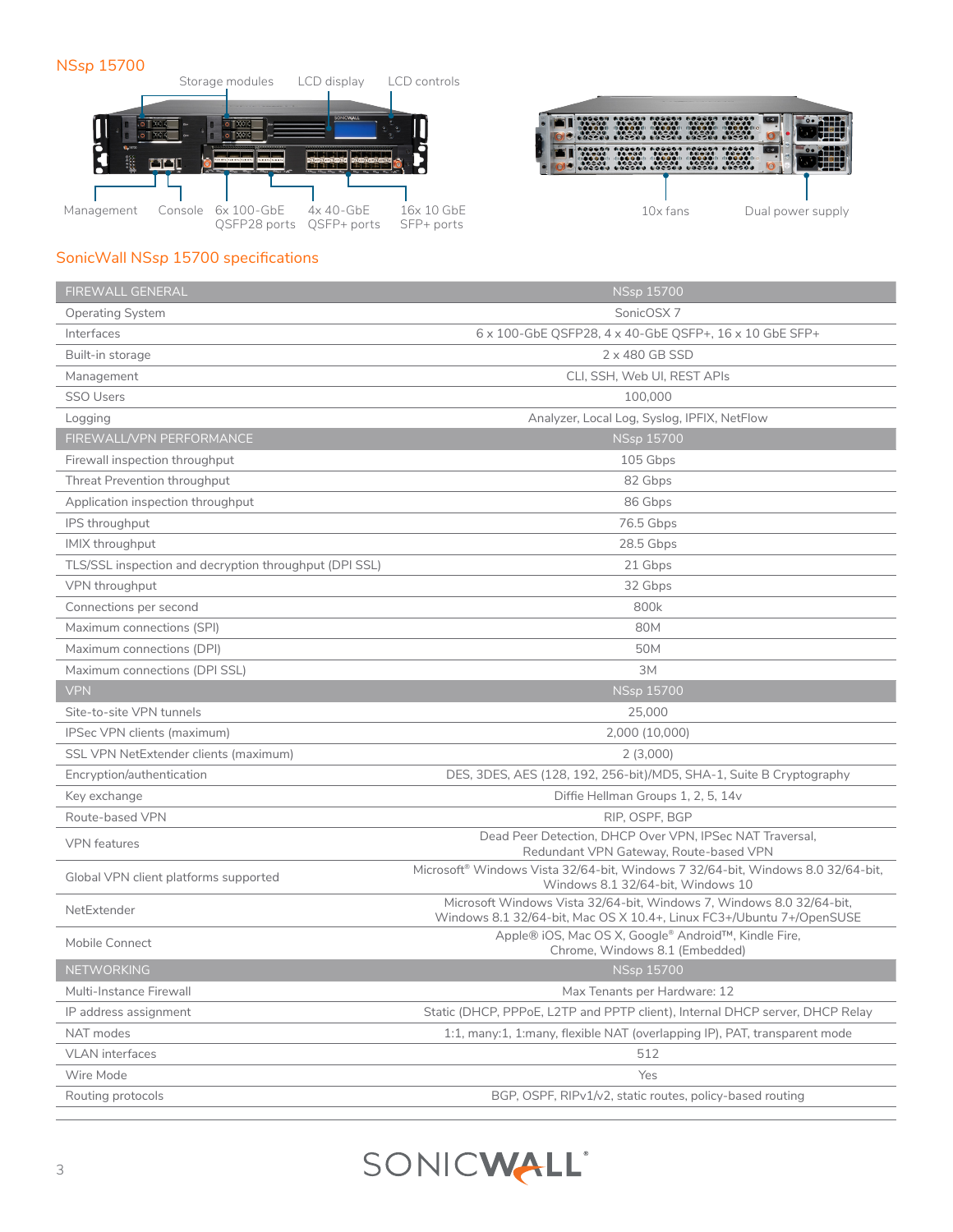## SonicWall NS*sp* 15700 specifications

| QoS                             | Bandwidth priority, max bandwidth, quaranteed bandwidth, DSCP marking, 802.1p                                                                                                    |
|---------------------------------|----------------------------------------------------------------------------------------------------------------------------------------------------------------------------------|
| Authentication                  | LDAP, XAUTH/RADIUS, SSO, Novell, internal user database, Terminal Services, Citrix                                                                                               |
| VoIP                            | Full H.323-v1-5, SIP                                                                                                                                                             |
| Standards                       | TCP/IP, ICMP, HTTP, HTTPS, IPSec, ISAKMP/IKE, SNMP, DHCP, PPPoE, L2TP, PPTP,<br>RADIUS. IEEE 802.3                                                                               |
| Certifications (in progress)    | ICSA Firewall, ICSA Anti-Virus, FIPS 140-2, Common Criteria NDPP (Firewall and IPS),<br>UC APL. USGv6. CsFC                                                                      |
| High availability               | Active/Passive with State Sync                                                                                                                                                   |
| <b>HARDWARE</b>                 | <b>NSsp 15700</b>                                                                                                                                                                |
| Power supply                    | Dual, Redundant, 1,200W                                                                                                                                                          |
| Fans                            | 10                                                                                                                                                                               |
| Input power                     | 100-240 VAC, 50-60 Hz                                                                                                                                                            |
| Maximum power consumption (W)   | 1065                                                                                                                                                                             |
| Form factor                     | 2U Rack Mountable                                                                                                                                                                |
| Dimensions                      | $68.6 \times 43.8 \times 8.8$ (cm)                                                                                                                                               |
| Weight                          | 26 Kg                                                                                                                                                                            |
| WEEE weight                     | 30.1 Kg                                                                                                                                                                          |
| Shipping weight                 | 37.3 Kg                                                                                                                                                                          |
| Shipping dimensions             | $28 \times 63 \times 86$ (cm)                                                                                                                                                    |
| Major Regulatory                | FCC Class A, ICES Class A, CE (EMC Class A, LVD, RoHS), C-Tick, VCCI Class A,<br>MSIP/KCC Class A, UL, cUL, TUV/GS, CB, Mexico UL DGN notification,<br>WEEE, REACH, ANATEL, BSMI |
| Environment (Operating/Storage) | 32°-105° F (0°-40° C)/-40° to 158° F (-40° to 70° C)                                                                                                                             |
| Humidity                        | 10-95% non-condensing                                                                                                                                                            |

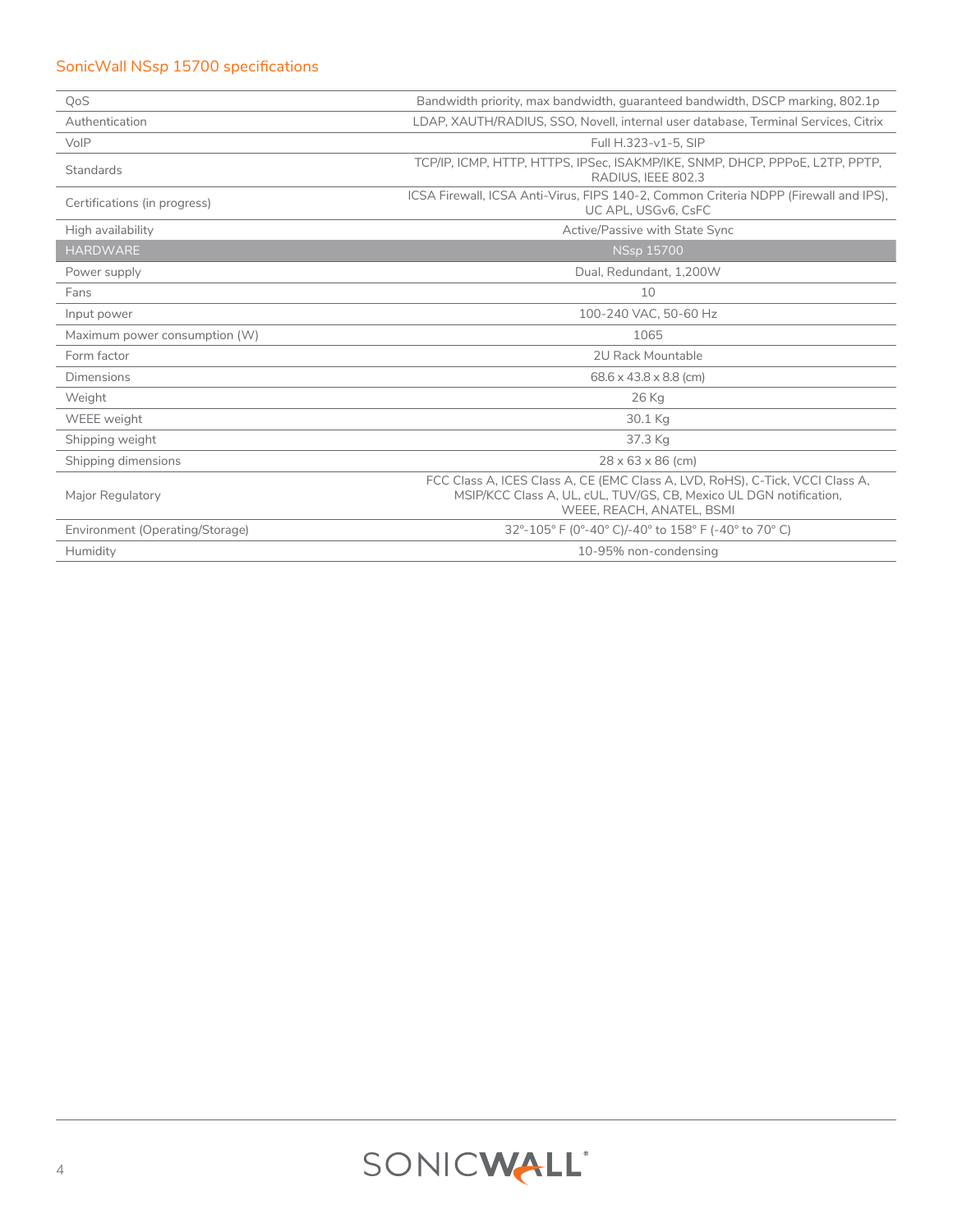### SonicOSX feature summary

#### **Firewall**

- Stateful packet inspection
- Reassembly-Free Deep Packet Inspection
- DDoS attack protection (UDP/ICMP/SYN flood)
- IPv4/IPv6 support
- Biometric authentication for remote access
- DNS proxy
- REST APIs
- SonicWall Switch integration

#### **Unified Security Policy**

- Unified Policy combines Layer 4 to Layer 7 rules:
	- Source/Destination IP/Port/Service
	- Application Control
	- CFS/Web Filtering
	- Single Pass Security Services enforcement
	- IPS/GAV/AS/Capture ATP
- Rule management:
	- Cloning
	- Shadow rule analysis
	- In-cell editing
	- Group editing
- Managing views
	- Used/un-used rules
	- Active/in-active rules
	- Sections

#### **TLS/SSL/SSH decryption and inspection**

- TLS 1.3
- Deep packet inspection for TLS/SSL/SSH
- Inclusion/exclusion of objects, groups or hostnames
- SSL control
- Granular DPI-SSL controls per zone or rule
- Decryption Policies for SSL/TLS and SSH

#### **Capture advanced threat protection<sup>2</sup>**

- Real-Time Deep Memory Inspection
- Cloud-based multi-engine analysis
- Virtualized sandboxing
- Hypervisor level analysis
- Full system emulation
- Broad file type examination
- Automated and manual submission
- Real-time threat intelligence updates
- Block until verdict

5

• Capture Client integration

1 Not supported on NS*v* Series firewalls <sup>2</sup> Requires added subscription.

#### **Intrusion prevention<sup>2</sup>**

- Signature-based scanning
- Automatic signature updates
- Bi-directional inspection
- Granular IPS rule capability
- GeoIP enforcement
- Botnet filtering with dynamic list
- Regular expression matching

#### **Anti-malware<sup>2</sup>**

- Stream-based malware scanning
- Gateway antivirus
- Gateway anti-spyware • Bi-directional inspection
- 
- No file size limitation
- Cloud malware database

#### **Application identification<sup>2</sup>**

- Application control
- Application bandwidth management
- Custom application signature creation
- Data leakage prevention
- Application reporting over NetFlow/IPFIX
- Comprehensive application signature database

#### **Traffic visualization and analytics**

- User activity
- Application/bandwidth/threat usage
- Cloud-based analytics

#### **HTTP/HTTPS Web content filtering<sup>2</sup>**

- URL filtering
- Proxy avoidance
- Keyword blocking
- Policy-based filtering (exclusion/inclusion)
- HTTP header insertion
- Bandwidth manage CFS rating categories
- Content Filtering Client

#### **VPN**

- Auto-provision VPN
- IPSec VPN for site-to-site connectivity
- SSL VPN and IPSec client remote access
- Redundant VPN gateway
- Mobile Connect for iOS, Mac OS X, Windows, Chrome, Android and Kindle Fire

SONICWALL®

• Route-based VPN (OSPF, RIP, BGP)

#### **Networking**

- Multi-instance architecture
- PortShield
- Jumbo frames
- Path MTU discovery
- Enhanced logging
- VLAN trunking
- Port mirroring
- Layer-2 QoS
- Port security
- Dynamic routing (RIP/OSPF/BGP)

 $\bullet$  Link aggregation<sup>1</sup> (static and dynamic)

A/P high availability with state sync

• Inbound/outbound load balancing

• High availability - Active/Standby with state

• Wire/virtual wire mode, tap mode, NAT mode

• H.323 gatekeeper and SIP proxy support

• Zero-Touch registration & provisioning • SonicExpress mobile app support

• Cloud-based configuration backup • BlueCoat security analytics platform • Application and bandwidth visualization

• Centralized management and reporting with<br>SonicWall Global Management System (GMS)<sup>2</sup>

- Policy-based routing (ToS/metric and ECMP)
- NAT
- DHCP server

• Port redundancy<sup>1</sup>

• A/A clustering<sup>1</sup>

sync

**VoIP**

• Bandwidth management

• Asymmetric routing

• Granular QoS control • Bandwidth management • DPI for VoIP traffic

**Management and monitoring**

• Command line interface (CLI)

• Web GUI

• SNMPv2/v3

• Netflow/IPFix exporting

• IPv4 and IPv6 management

• Logging